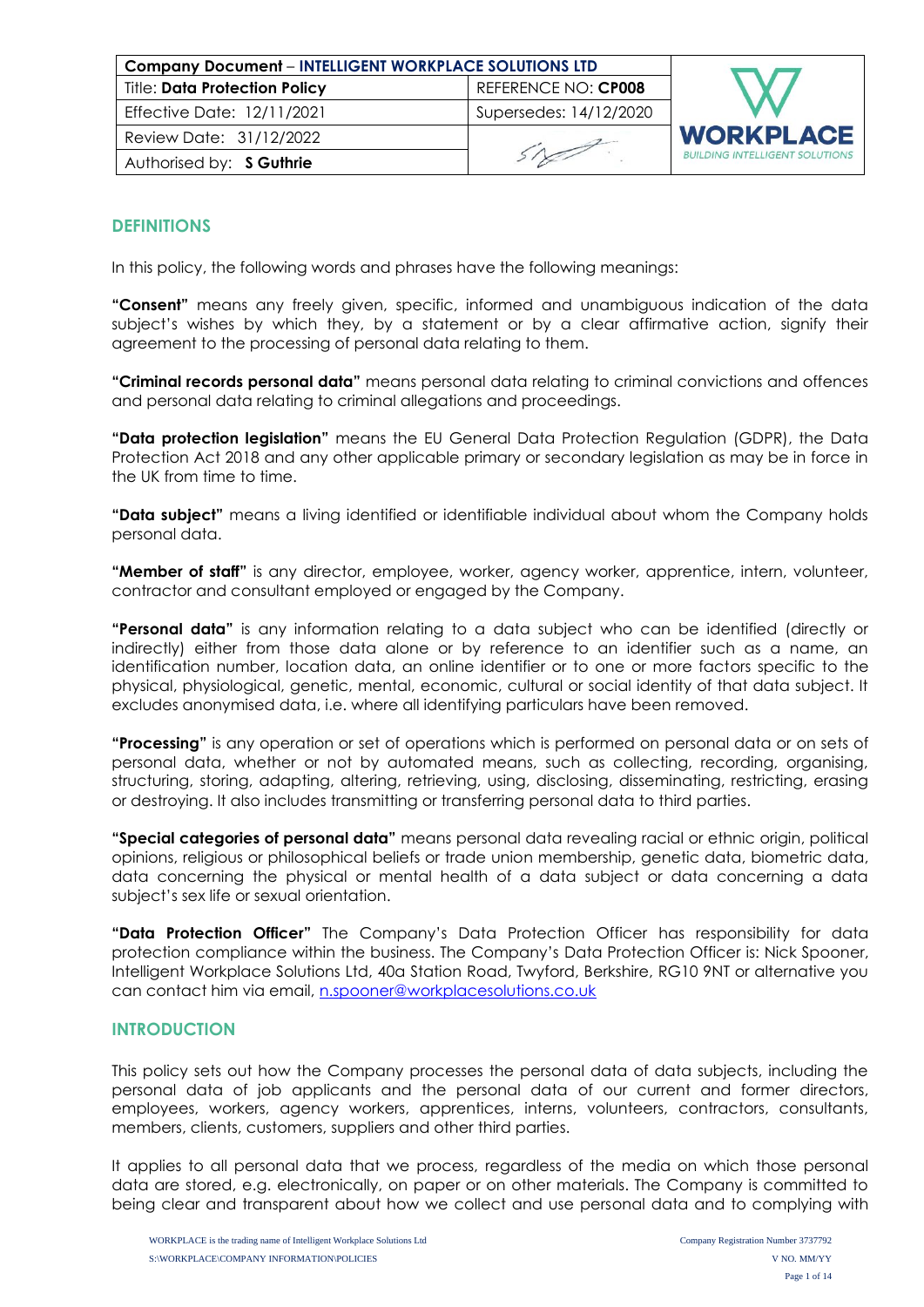our data protection obligations. Protecting the confidentiality, security and integrity of the personal data that we process is also of paramount importance to our business operations. The Company will process personal data relating to you in accordance with this policy, the data protection legislation and the latest privacy notice which has been issued to you.

This policy applies to all members of staff. It is non-contractual and does not form part of any employment contract, casual worker agreement, consultancy agreement or any other contract for services.

As a member of staff, you are yourself a data subject and you may also process personal data on the Company's behalf about other data subjects. This policy should therefore be read and interpreted accordingly. You must always comply with it when processing personal data on the Company's behalf in the proper performance of your job duties and responsibilities. The data protection legislation contains important principles affecting personal data relating to data subjects. The purpose of this policy is to set out what we expect from you and to ensure that you understand and comply with the rules governing the processing of personal data to which you may have access in the course of your work, so as to ensure that neither the Company nor you breach the data protection legislation.

The Company takes compliance with this policy very seriously. Any breach of this policy or any breach of the data protection legislation will be regarded as misconduct and will be dealt with under the Company's disciplinary procedure. A significant or deliberate breach of this policy, such as accessing a data subject's personal data without authority or unlawfully obtaining or disclosing a data subject's personal data (or procuring their disclosure to a third party) without the Company's consent, constitutes a gross misconduct offence and could lead to your summary dismissal. If you are not an employee, you may have your contract with the Company terminated with immediate effect.

The Company's Data Protection Officer has responsibility for data protection compliance within the business. You should contact them if you have any questions about the operation of this policy or you need further information about the data protection legislation, or if you have any concerns that this policy is not being or has not been followed.

You must also contact them to seek further advice in the following circumstances:

- if you are in any doubt about what you can or cannot disclose and to whom
- if you are unsure about the lawful basis you are relying on to process personal data
- if you need to rely on consent to process personal data
- if you need to obtain or issue privacy notice
- if you are not clear about the retention period for the personal data being processed
- if you are unsure about what appropriate security measures you need to implement to protect personal data
- if you need assistance in dealing with any rights invoked by a data subject
- if you suspect there has been a personal data breach
- where you propose to use personal data for purposes other than that for which they were collected
- if you need assistance with, or approval of, contracts in relation to sharing personal data with third-party service providers
- if you believe personal data are not being kept or deleted securely or are being accessed without the proper authorisation
- if you suspect there has been any other breach of this policy or any breach of the data protection principles

If you wish to make an internal complaint that this policy is not being or has not been followed, you can also raise this as a formal grievance under the Company's grievance procedure.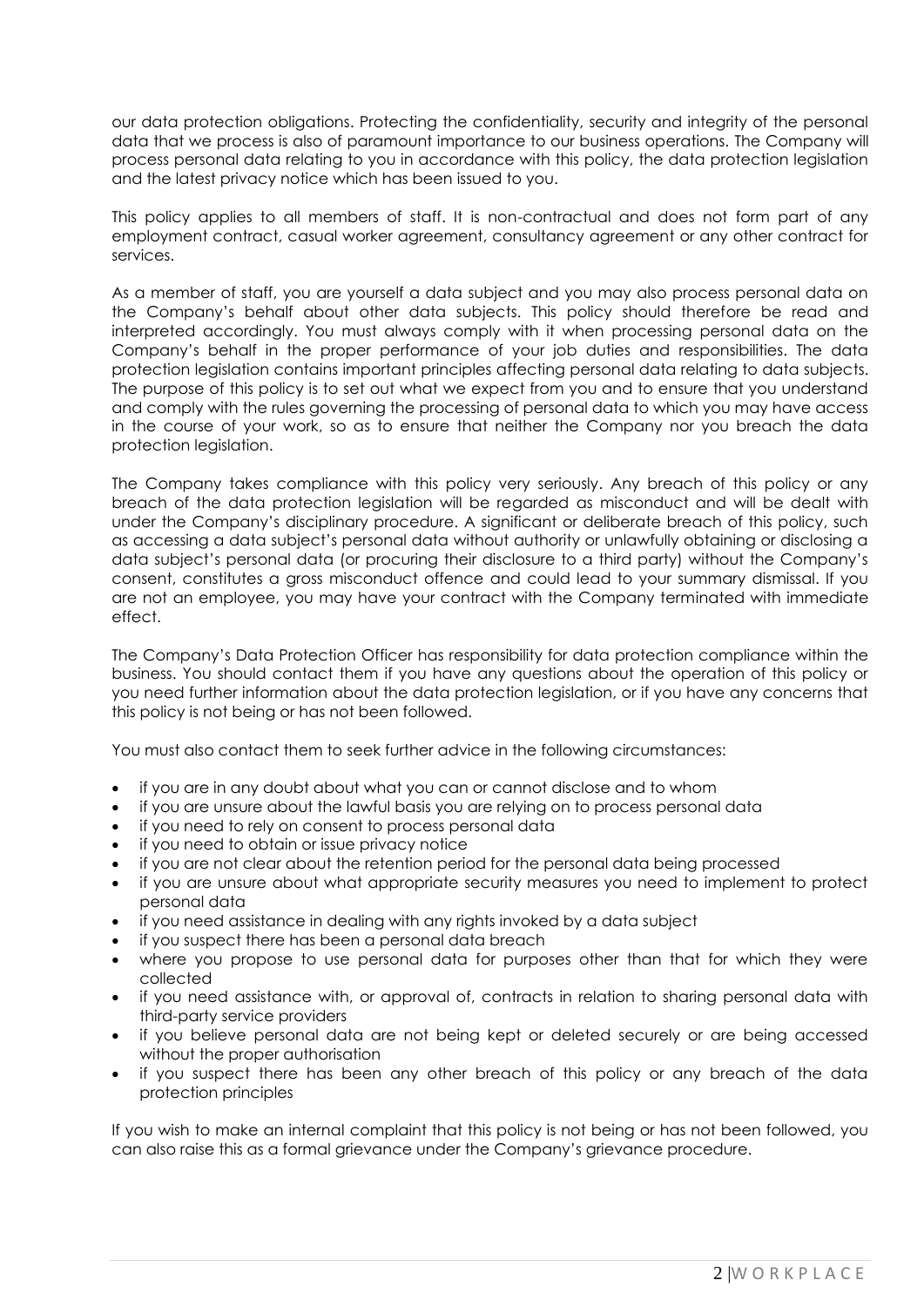## *The data protection principles*

Under the data protection legislation, there are six data protection principles that the Company and all members of staff must comply with at all times in their personal data processing activities. In brief, the principles say that personal data must be:

- 1. Processed lawfully, fairly and in a transparent manner in relation to the data subject (lawfulness, fairness and transparency).
- 2. Collected only for specified, explicit and legitimate purposes and not further processed in a manner that is incompatible with those purposes (purpose limitation).
- 3. Adequate, relevant and limited to what is necessary in relation to the purposes for which they are processed (data minimisation).
- 4. Accurate and, where necessary, kept up to date; every reasonable step must also be taken to ensure that personal data that are inaccurate, having regard to the purposes for which they are processed, are erased or rectified without delay (accuracy).
- 5. Not kept in a form which permits identification of data subjects for longer than is necessary for the purposes for which the personal data are processed (storage limitation).
- 6. Processed in a manner that ensures appropriate security of the personal data, including protection against unauthorised or unlawful processing and against accidental loss, destruction or damage, using appropriate technical or organisational measures (integrity and confidentiality).

The Company is responsible for, and must be able to demonstrate compliance with, these data protection principles. This is called the principle of accountability.

## *Lawfulness, fairness and transparency*

Personal data must be processed lawfully, fairly and in a transparent manner in relation to the data subject.

This principle means that both the Company and members of staff may only collect, process and share personal data lawfully and fairly and for specific purposes.

#### **Lawfulness and fairness**

The data protection legislation provides that processing is only lawful in certain circumstances. These include where:

- the data subject has given consent to the processing of their personal data for one or more specific purposes
- the processing is necessary for the performance of a contract with the data subject, e.g. an employment contract, or in order to take steps at the request of the data subject prior to entering into a contract
- the processing is necessary for compliance with our legal obligations
- the processing is necessary to protect the data subject's vital interests (or someone else's vital interests)
- the processing is necessary to pursue our legitimate interests (or those of a third party), where the data subject's interests or fundamental rights and freedoms do not override our interests; the purposes for which we process personal data for legitimate interests must also be set out in an appropriate privacy notice

The Company and members of staff must only process personal data on the basis of one or more of these lawful bases for processing. Before a processing activity starts for the first time, and then regularly while it continues, we will review the purpose of the processing activity, select the most appropriate lawful basis (or bases) for that processing and satisfy ourselves that the processing is necessary for the purpose of that lawful basis (or bases). When determining whether the Company's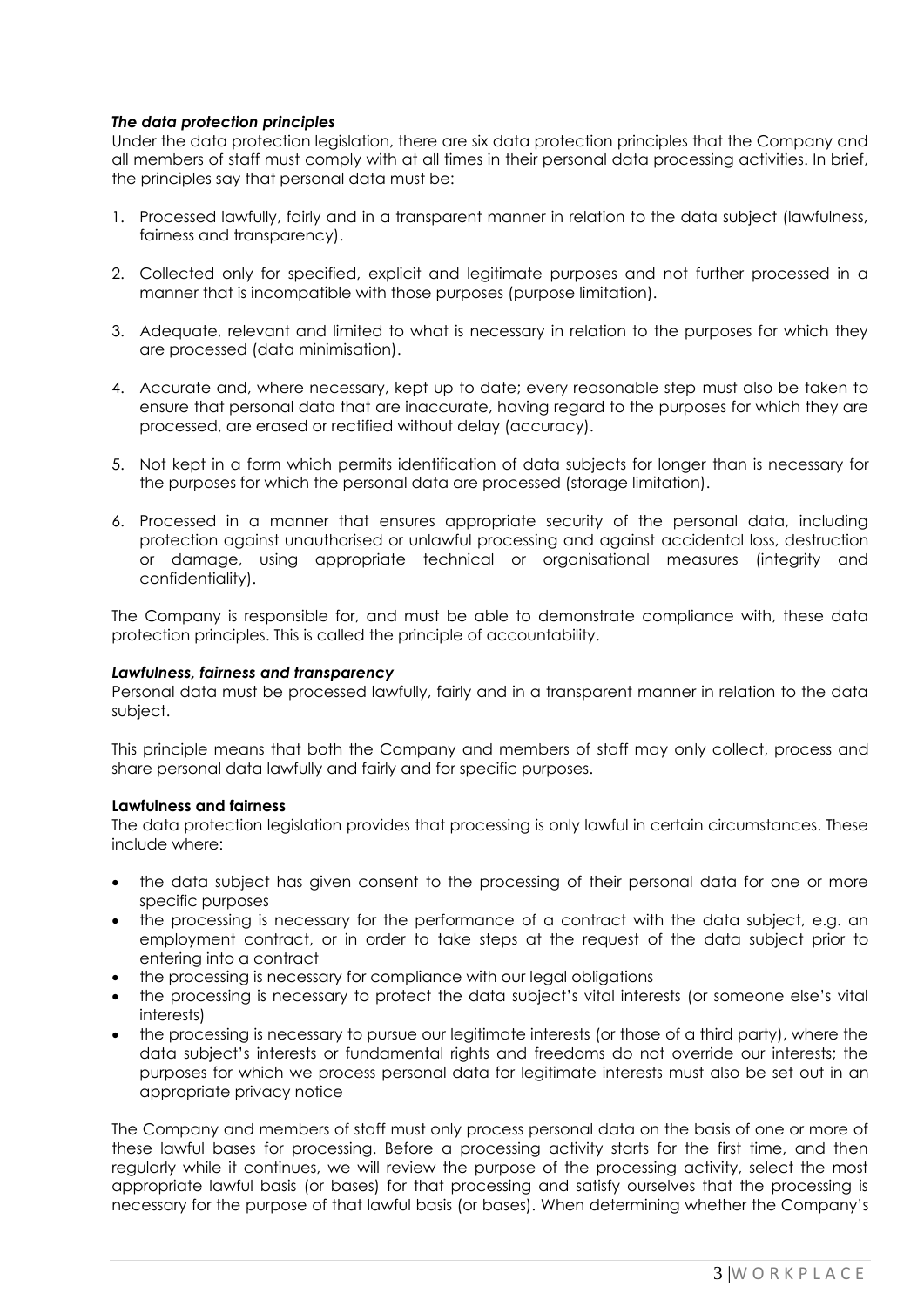legitimate interests are the most appropriate basis for lawful processing, we will conduct a legitimate interests assessment, keep a record of it and keep it under review.

Where the Company relies on consent as the lawful basis for processing, this requires the data subject to have given a positive statement, active opt-in or clear affirmative action; pre-ticked boxes, inactivity or silence do not constitute consent. If consent is given in a document that also deals with other matters, the request for consent must be clearly distinguishable and kept separate from those other matters. In addition, consent must specifically cover the purposes of the processing and the types of processing activity, so you must ensure that you obtain separate consents for different types of processing, where appropriate. Data subjects also have the right to withdraw their consent to processing at any time, they must be advised of this right and it must be as easy for them to withdraw their consent as it was to give it.

The data protection legislation also provides that the processing of special categories of personal data and criminal records personal data is only lawful in more limited circumstances where a special condition for processing also applies (this is an additional requirement; the processing must still meet one or more of the conditions for processing set out above). These include where:

- the data subject has given their explicit consent to the processing of their personal data for one or more specified purposes; explicit consent requires a very clear and positive statement and it cannot be implied from the data subject's actions
- the processing is necessary for the purposes of carrying out obligations or exercising specific rights of either the Company or the data subject under employment law or social security law
- in the case of special categories of personal data, the processing relates to personal data which are manifestly made public by the data subject
- the processing is necessary for the establishment, exercise or defence of legal claims

The Company may from time to time need to process special categories of personal data and criminal records personal data. The Company and members of staff must only process special categories of personal data and criminal records personal data where there is also one or more of these special lawful bases for processing. Before processing any special categories of personal data and criminal records personal data, you must notify our Data Protection Officer so that they may assess whether the processing complies with one or more of these special conditions.

A clear record must be kept of all consents, including explicit consents, which covers what the data subject has consented to, what they were told at the time and how and when consent was given. This enables the Company to demonstrate compliance with the data protection requirements for consent.

## **Transparency**

Under the data protection legislation, the transparency principle requires the Company to provide specific information to data subjects through appropriate privacy notices. These must be concise, transparent, intelligible, easily accessible and use clear and plain language. Privacy notices may comprise general privacy statements applicable to a specific group of data subjects, e.g. employees, or they may be stand-alone privacy statements covering processing related to a specific purpose.

Whenever we collect personal data directly from data subjects, including for employment purposes, we must provide the data subject with all the information required to be included in a privacy notice.

This includes:

- the identity and contact details of the Company (as data controller) and any representative
- the purposes for which the personal data will be processed
- the lawful basis or bases for processing
- where we are relying on our legitimate interests (or those of a third party) as the lawful basis for processing, what those legitimate interests are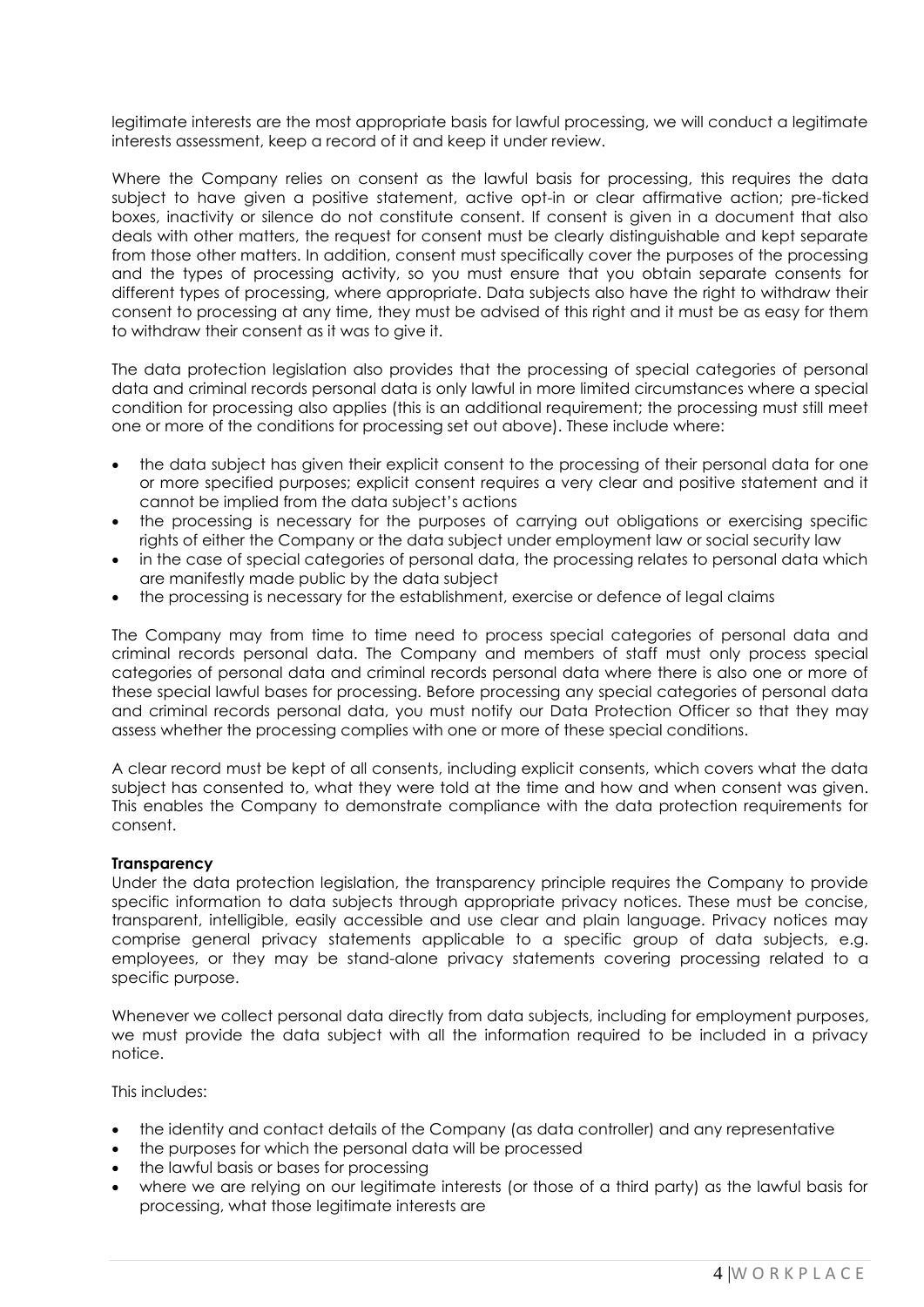- the categories of personal data, unless they were obtained directly from the data subject
- the third-party sources that the personal data originate from, unless they were obtained directly from the data subject
- the recipients, or categories of recipients, with whom the personal data may be shared
- details of transfers to non-EEA countries and the suitable safeguards applied
- the retention period for the personal data or, if that is not possible, the criteria to be used to determine the retention period
- the existence of the data subject's rights, i.e. subject access, rectification, erasure, restriction of processing, objection and data portability
- the right to withdraw consent to processing at any time, where consent is being relied on as the lawful basis for processing
- the right to lodge a complaint with the Information Commissioner's Office
- whether the provision of personal data is part of a statutory or contractual requirement or obligation, or a requirement necessary to enter into a contract, and the possible consequences of failing to provide the personal data
- the existence of any automated decision-making, including profiling, and meaningful information about how decisions are made, the significance and consequences.

We must issue a privacy notice, which can be by electronic means, when we first collect a data subject's personal data from them. If the personal data have been obtained from third parties, we must provide the privacy notice information within a reasonable period of having obtained the personal data, but at the latest within one month. However, if the personal data are to be used to communicate with the data subject, the privacy notice information is to be provided, at the latest, when the first communication takes place, or if disclosure of the personal data to another recipient is envisaged, it is to be provided, at the latest, when the data are first disclosed. You must comply with these rules on privacy notices when processing personal data on the Company's behalf in the proper performance of your job duties and responsibilities.

The Company will issue privacy notices to you from time to time.

Privacy notices can also be obtained from the Company's Data Protection Officer.

## *Purpose limitation*

Personal data must be collected only for specified, explicit and legitimate purposes and they must not be further processed in any manner that is incompatible with those purposes.

Personal data cannot be used for new, different or incompatible purposes from those disclosed to the data subject when they were first obtained, for example in an appropriate privacy notice, unless the data subject has been informed of the new purposes and the terms of this policy are otherwise complied with, e.g. there is a lawful basis for processing. This also includes special categories of personal data and criminal records personal data.

## *Data minimisation*

Personal data must be adequate, relevant and limited to what is necessary in relation to the purposes for which they are processed.

We will only collect personal data to the extent that they are required for the specific purposes notified to the data subject. You must only process personal data where your job duties and responsibilities require it and you must not process personal data for any reason which is unrelated to your job duties and responsibilities. In addition, you must ensure that any personal data you collect are adequate and relevant for the intended purposes and are not excessive. This includes special categories of personal data and criminal records personal data.

When personal data are no longer needed for specified purposes, you must ensure that they are destroyed, erased or anonymised in accordance with the Company's rules on data retention and destruction set out below.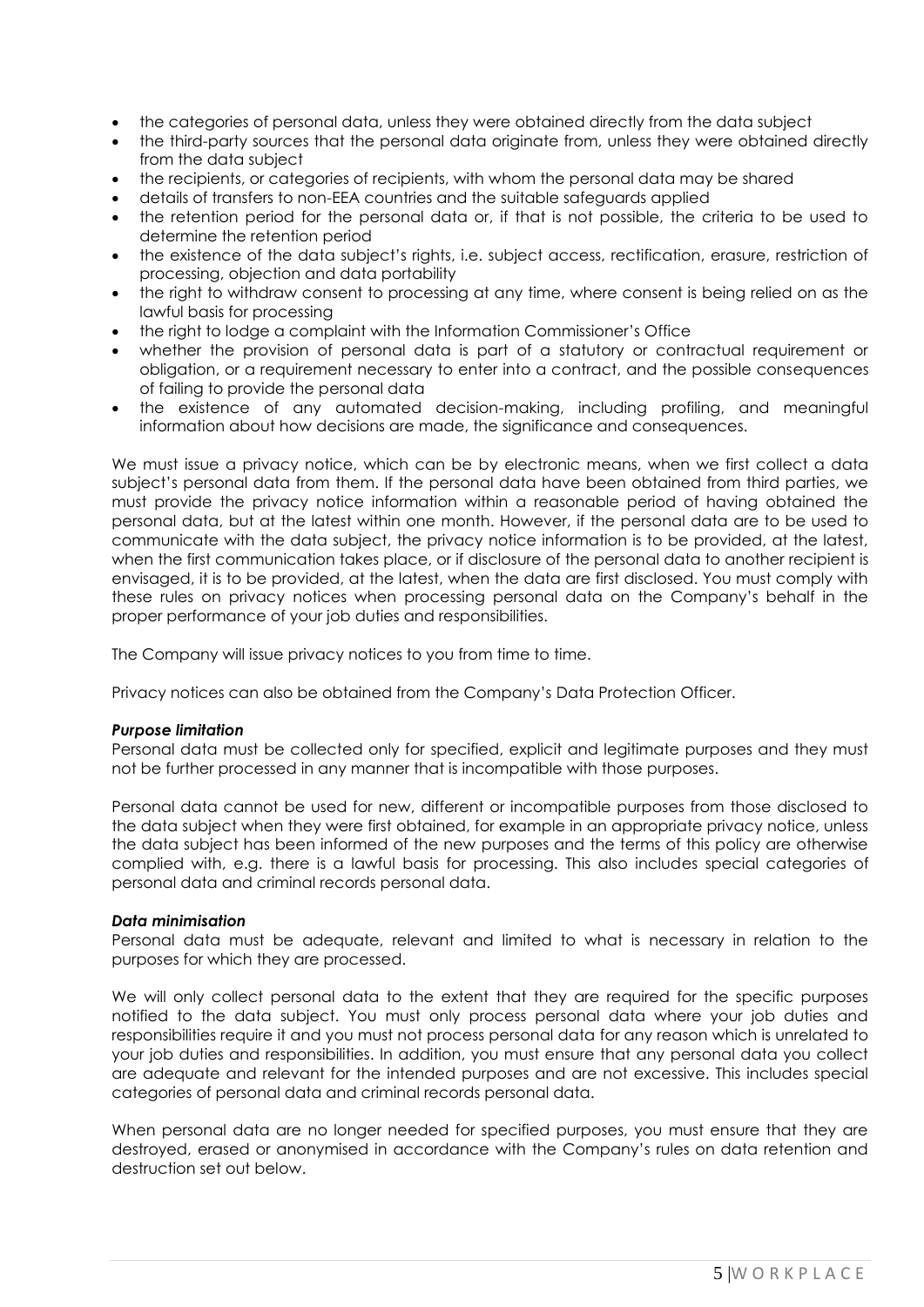## *Accuracy*

Personal data must be accurate and, where necessary, kept up to date. In addition, every reasonable step must be taken to ensure that personal data that are inaccurate are erased or rectified without delay.

It is important that the personal data we hold about you as a data subject is accurate and up to date. Please keep us informed if your personal data changes, e.g. you change your home address, so that our records can be updated. The Company cannot be held responsible for any errors in your personal data in this regard unless you have notified the Company of the relevant change. We will promptly update your personal data if you advise us that they have changed or are inaccurate.

You must also ensure that the personal data we hold about other data subjects is accurate and up to date where this is part of your job duties or responsibilities. This includes special categories of personal data and criminal records personal data. You must check the accuracy of any personal data at the point of their collection and at regular intervals thereafter. You must take all reasonable steps to destroy, erase or update outdated personal data and to correct inaccurate personal data.

### *Storage limitation*

Personal data must not be kept in a form which permits identification of data subjects for longer than is necessary for the purposes for which the personal data are processed.

The Company will only retain personal data for as long as is necessary to fulfil the legitimate business purposes for which they were originally collected and processed, including for the purposes of satisfying any legal, tax, health and safety, reporting or accounting requirements. This includes special categories of personal data and criminal records personal data. You must comply with the Company's rules on data retention and destruction set out below.

### **Retention: job applicants**

If a job applicant's application for employment or engagement is unsuccessful, the Company will generally hold their personal data, including special categories of personal data and criminal records personal data, for six months after the end of the relevant recruitment exercise but this is subject to: (a) any minimum statutory or other legal, tax, health and safety, reporting or accounting requirements for particular data or records, and (b) the retention of some types of personal data for up to six years to protect against legal risk, e.g. if they could be relevant to a possible legal claim in a tribunal, County Court or High Court.

If the job applicant has consented to the Company keeping their personal data on file for in case there are future suitable employment opportunities with us, we will hold their personal data for a further six months after the end of the relevant recruitment exercise, or until they withdraw their consent if earlier.

#### **Retention: members of staff**

The Company will generally hold personal data, including special categories of personal data and criminal records personal data, for the duration of a member of staff's employment or engagement.

The exceptions are:

- any personal data supplied as part of the recruitment process will not be retained if they have no bearing on the ongoing working relationship
- criminal records personal data collected in the course of the recruitment process will be deleted once they have been verified through a DBS criminal record check, unless, in exceptional circumstances, the information has been assessed by the Company as relevant to the ongoing working relationship
- it will only be recorded whether a DBS criminal record check has yielded a satisfactory or unsatisfactory result, unless, in exceptional circumstances, the information in the criminal record check has been assessed by the Company as relevant to the ongoing working relationship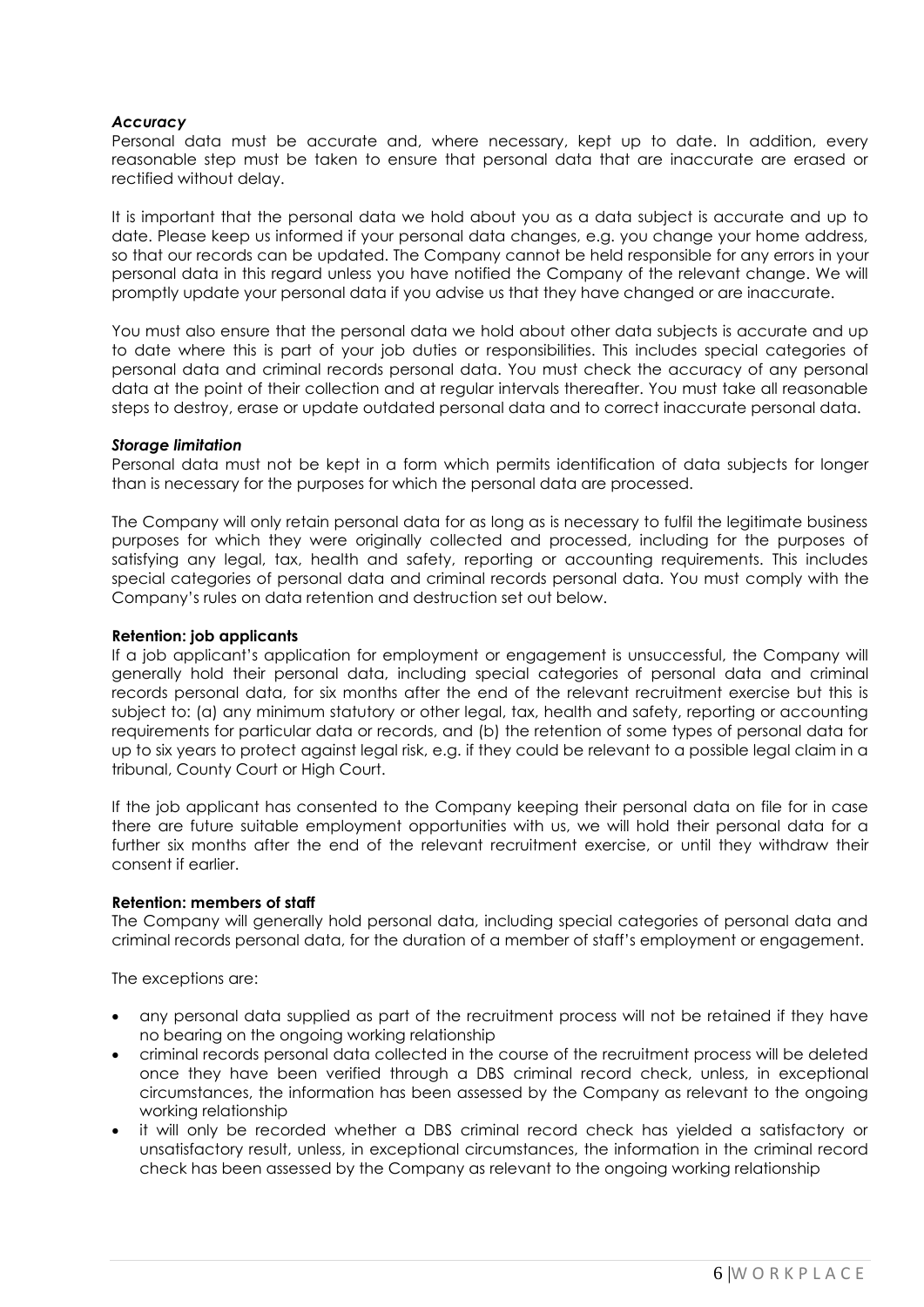- if it has been assessed as relevant to the ongoing working relationship, a DBS criminal record check will nevertheless be deleted after once the conviction is "spent" (unless information about spent convictions may be retained because the role is an excluded occupation or profession)
- disciplinary, grievance and capability records will only be retained until the expiry of any warning given (but a summary disciplinary, grievance or performance management record will still be maintained for the duration of employment).

Once a member of staff has left employment or their engagement has been terminated, we will generally hold their personal data, including special categories of personal data and criminal records personal data, for one year after the termination of their employment or engagement, but this is subject to: (a) any minimum statutory or other legal, tax, health and safety, reporting or accounting requirements for particular data or records, and (b) the retention of some types of personal data for up to six years to protect against legal risk, e.g. if they could be relevant to a possible legal claim in a tribunal, County Court or High Court. We will hold payroll, wage and tax records (including salary, bonuses, overtime, expenses, benefits and pension information, National Insurance number, PAYE records, tax code and tax status information) for up to six years after the termination of their employment or engagement.

Overall, this means that we will "thin" the file of personal data that we hold on members of staff one year after the termination of their employment or engagement, so that we only continue to retain for a longer period what is strictly necessary.

## **Retention: other third parties, including clients, customers and suppliers**

The Company will generally hold personal data, including special categories of personal data and criminal records personal data, belonging to clients, customers and suppliers for the duration of our business relationship with them.

Once our business relationship with a client, customer or supplier has been terminated, we will generally hold their personal data, including special categories of personal data and criminal records personal data, for one year after the termination of the business relationship, but this is subject to: (a) any minimum statutory or other legal, tax, health and safety, reporting or accounting requirements for particular data or records, and (b) the retention of some types of personal data for up to six years to protect against legal risk, e.g. if they could be relevant to a possible legal claim in a County Court or High Court.

Overall, this means that we will "thin" the file of personal data that we hold on clients, customers and suppliers one year after the termination of the business relationship, so that we only continue to retain for a longer period what is strictly necessary.

#### **Destruction and erasure**

All personal data, including special categories of personal data and criminal records personal data, must be reviewed before destruction or erasure to determine whether there are special factors that mean destruction or erasure should be delayed. Otherwise, they must be destroyed or erased at the end of the retention periods outlined above. If you are responsible for maintaining personal data and are not clear what retention period should apply to a particular record, please contact our Data Protection Officer for guidance.

Personal data which are no longer to be retained will be permanently erased from our IT systems or securely and effectively destroyed, e.g. by cross-shredding of hard copy documents, burning them or placing them in confidential waste bins or by physical destruction of storage media, and we will also require third parties to destroy or erase such personal data where applicable. You must take all reasonable steps to destroy or erase personal data that we no longer require.

In some circumstances we may anonymise personal data so that they no longer permit a data subject's identification. In this case, we may retain such personal data for a longer period.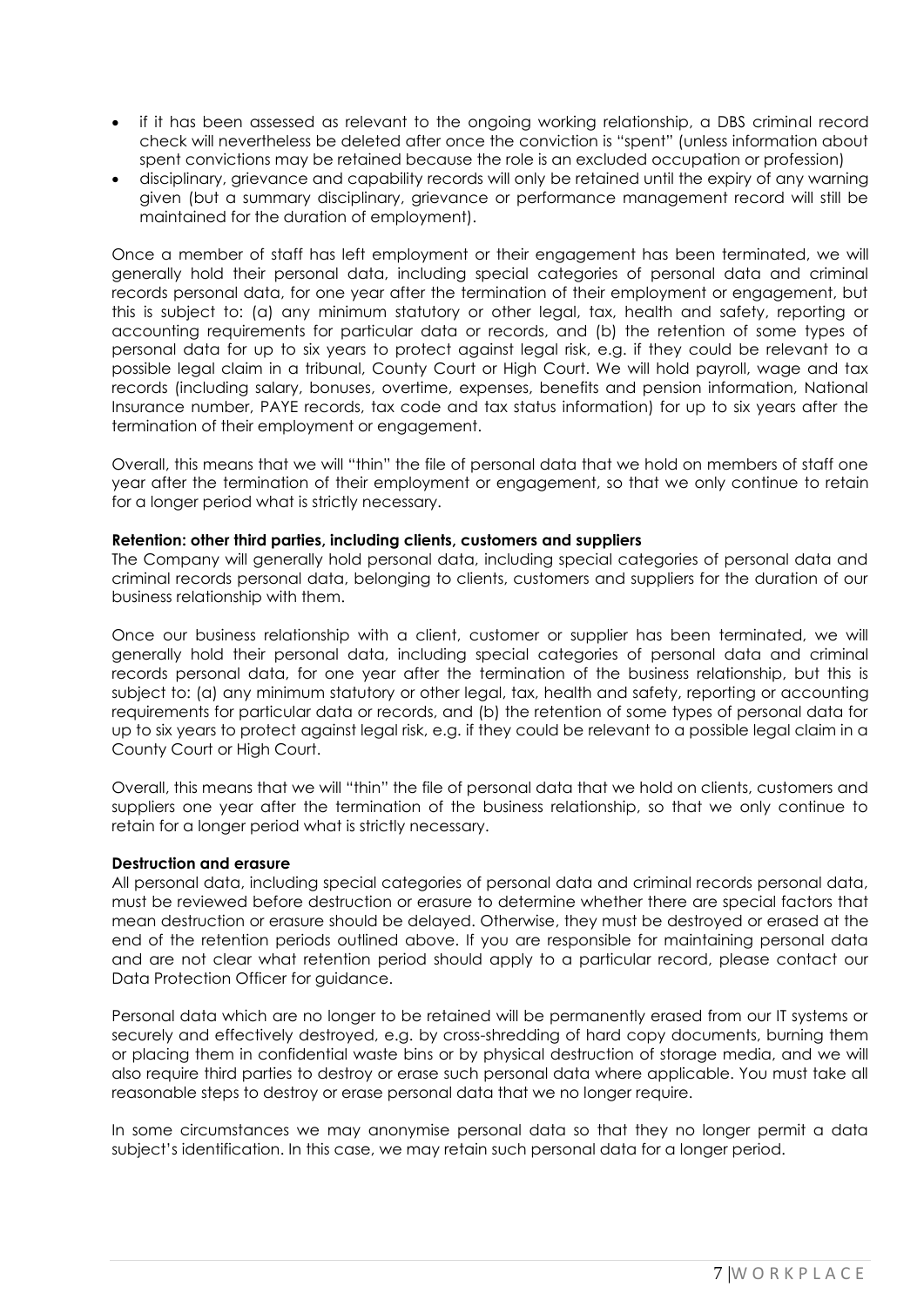## *Integrity and confidentiality*

Personal data must be processed in a manner that ensures appropriate security of the personal data, including protection against unauthorised or unlawful processing and against accidental loss, destruction or damage, using appropriate technical or organisational measures.

The Company takes the security of personal data seriously and we have implemented and maintain safeguards which are appropriate to the size and scope of our business, the amount of personal data that we hold and any identified risks. This includes encryption and pseudonymisation of personal data where appropriate. We have also taken steps to ensure the ongoing confidentiality, integrity, availability and resilience of our processing systems and services and to ensure that, in the event of a physical or technical incident, availability and access to personal data can be restored in a timely manner. We regularly test and evaluate the effectiveness of our technical and organisational safeguards to ensure the security of our processing activities.

In turn, you are responsible for protecting the personal data that we hold, and you must implement reasonable and appropriate security measures against unauthorised or unlawful processing of personal data and against their accidental loss, destruction or damage. You must be particularly careful in protecting special categories of personal data and criminal records personal data. You must follow all procedures, and comply with all technologies and safeguards, that we put in place to maintain the security of personal data from the point of collection to the point of destruction.

Where the Company uses third-party service providers to process personal data on our behalf, additional security arrangements need to be implemented in contracts with those third parties to safeguard the security of personal data. You can only share personal data with third-party service providers if you have been authorised to do so and provided that certain safeguards and contractual arrangements have been put in place, including that:

- the third party has a business need to know the personal data for the purposes of providing the contracted services
- sharing the personal data complies with the privacy notice that has been provided to the data subject (and, if required, the data subject's consent has been obtained)
- the third party has agreed to comply with our data security procedures and has put adequate measures in place in ensure the security of processing
- the third party only acts on our documented written instructions
- a written contract is in place between the Company and the third party that contains specific approved terms
- the third party will assist the Company in allowing data subjects to exercise their rights in relation to data protection and in meeting our obligations in relation to the security of processing, the notification of data breaches and data protection impact assessments
- the third party will delete or return all personal data to the Company at the end of the contract
- the third party will submit to audits.

Before any new agreement involving the processing of personal data by a third-party service provider is entered into, or an existing contract is amended, you must seek the approval of its terms from our Data Protection Officer.

You may only share personal data with other members of staff if they have a business need to know in order to properly perform their job duties and responsibilities.

Hard copy personnel files, which hold personal data gathered during the working relationship, are confidential and must be stored in locked filing cabinets. Only authorised members of staff, who have a business need to know in order to properly perform their job duties and responsibilities, have access to these files. Files will not be removed from their normal place of storage without good reason. Personal data stored on removable storage media must be kept in locked filing cabinets or locked drawers and cupboards when not in use by authorised members of staff. Personal data held in electronic format will be stored confidentially by means of password protection, encryption or pseudonymisation, and again only authorised members of staff have access to those data.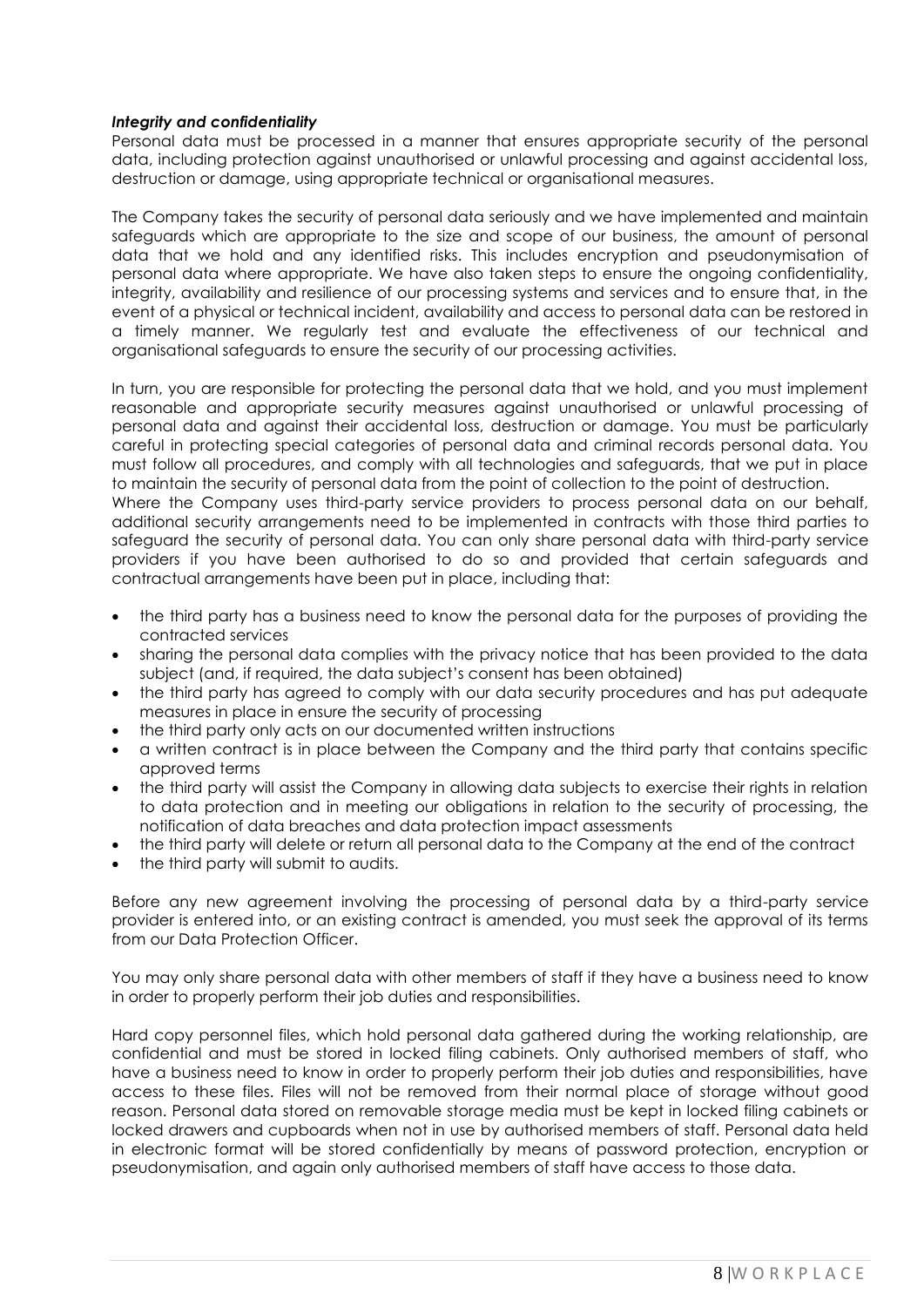The Company has network backup procedures in place to ensure that personal data held in electronic format cannot be accidentally lost, destroyed or damaged. Personal data must not be stored on local computer drives or on personal devices.

The data protection legislation requires the Company to notify any personal data breach to the Information Commissioner's Office within 72 hours after becoming aware of the breach and, where there is a high risk to the rights and freedoms of data subjects, to the data subject themselves. A personal data breach is any breach of security which leads to the accidental or unlawful destruction, loss, alteration, unauthorised disclosure of, or access to, personal data transmitted, stored or otherwise processed and includes any act or omission that compromises the confidentiality, integrity or availability of personal data or the safeguards that we, or our third-party service providers, have put in place to protect them. The Company has procedures in place to deal with any suspected personal data breach and you are required to comply with these. If you know or suspect that a personal data breach has occurred, you must immediately contact our Data Protection Officer, retain any evidence you have in relation to the breach and follow the Company's data breach policy and response plan.

## *Accountability*

The Company is responsible for, and must be able to demonstrate compliance with, the data protection principles. This means that we must implement appropriate and effective technical and organisational measures to ensure compliance and we also require you to fully assist and cooperate with us in this regard. In particular, we have:

- appointed a Data Protection Officer to be responsible for data protection compliance and privacy matters within the business
- kept written records of personal data processing activities
- implemented a privacy by design approach when processing personal data and we will conduct and complete data protection impact assessments (DPIAs) where a type of data processing, e.g. the launch of a new product or the adoption of a new program, process or IT system, in particular using a new technology, is likely to result in a high risk to the rights and freedoms of data subjects
- integrated data protection requirements into our internal documents, including this data protection policy, other related policies and privacy notices
- introduced a regular training programme for all members of staff on the data protection legislation and on their data protection duties and responsibilities and we also maintain a training record to monitor its delivery and completion – you must undergo all mandatory data protection training
- introduced regular reviews of our privacy measures and our policies, procedures and contracts and regular testing of our systems and processes to monitor and assess our ongoing compliance with the data protection legislation and the terms of this policy in areas such as security, retention and data sharing.

We also keep records of our personal data processing activities and you are required to assist us in ensuring these records are full, accurate and kept up to date.

## **Privacy by design and data protection impact assessments**

We are required to implement privacy by design measures when processing personal data by implementing appropriate technical and organisational measures in an effective manner to ensure compliance with the data protection legislation. You must assess what privacy by design measures can be implemented on all processes or systems that process personal data where this is part of your job duties or responsibilities because those processes or systems are under your control.

Where a type of data processing, e.g. the launch of a new product or the adoption of a new program, process or IT system which is under your control, is likely to result in a high risk to the rights and freedoms of data subjects, you must assist us in conducting and completing a DPIA.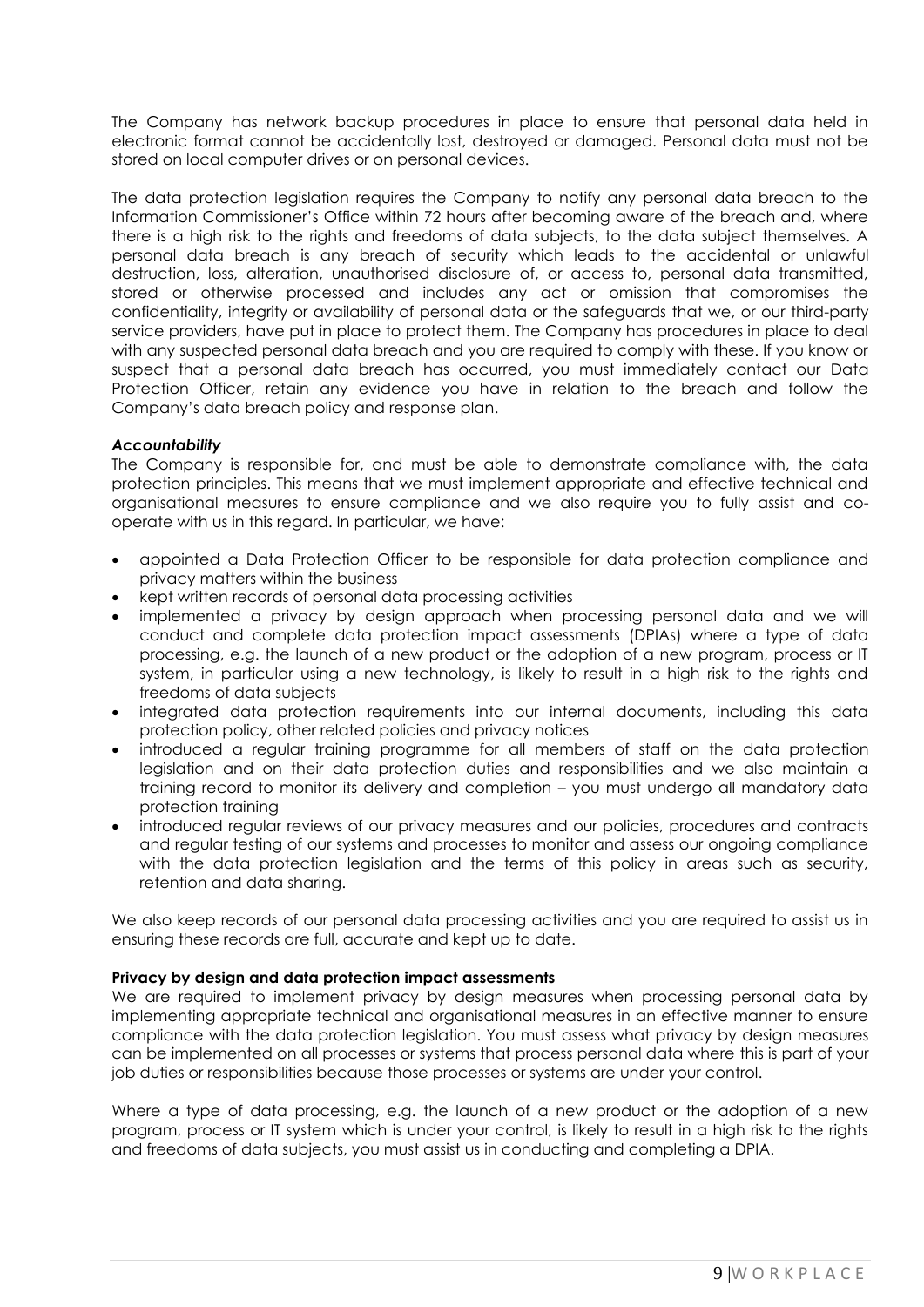This includes (but is not limited to):

- systematic and extensive automated processing and automated decision-making activities, including profiling, and on which decisions are based that have legal effects, or similar significant effects, on data subjects
- large-scale processing of special categories of personal data or criminal records personal data
- large-scale systematic monitoring of publicly accessible areas, e.g. using CCTV.

Before any form of new technology, program, process or system is introduced, you must contact our Data Protection Officer in order that a DPIA can be carried out.

A DPIA will comprise a review of the new technology, program, process or system and it must contain a description of the processing operations and the purposes, an assessment of the necessity and proportionality of the processing in relation to those purposes, an assessment of the risks to individuals and the measures in place to address or mitigate those risks and demonstrate compliance.

## **Automated processing and automated decision-making**

Automated processing is any form of automated processing of personal data consisting of the use of personal data to evaluate certain personal aspects relating to an individual, and automated decision-making occurs when an electronic system uses an individual's personal data to make a decision without human intervention.

The Company does not carry out any automated processing and does not take any decisions based solely on automated decision-making, including profiling.

### **Direct marketing**

The Company is subject to certain rules when marketing our clients and customers. If you are involved in direct marketing to customers, you must comply with the Company's guidelines on this. In particular, a data subject's prior consent is required for electronic direct marketing. There is a limited exception for existing clients and customers which allows us to send marketing texts and e-mails if we have obtained their contact details in the course of a sale to that person, we are marketing similar products or services to them and we gave that person an opportunity to opt out of marketing when first collecting their details and in every subsequent message.

If a data subject objects to direct marketing, it is essential that this is actioned in a timely manner and their details should be suppressed as soon as possible. You can retain just enough information to ensure that marketing preferences are respected in the future.

## *Transferring personal data outside the European Economic Area*

The data protection legislation restricts transfers of personal data to countries outside the European Economic Area (EEA) in order to ensure that the level of data protection afforded to data subjects is maintained.

The Company does not transfer personal data to countries outside the EEA and you must ensure that you comply with this rule.

## *Data subject rights to access personal data*

Under the data protection legislation, data subjects have the right, on request, to obtain a copy of the personal data that the Company holds about them by making a written data subject access request (DSAR). This allows the data subject to check that we are lawfully processing their personal data. The data subject has the right to obtain:

- confirmation as to whether or not their personal data are being processed
- access to copies of their specified personal data
- other additional information.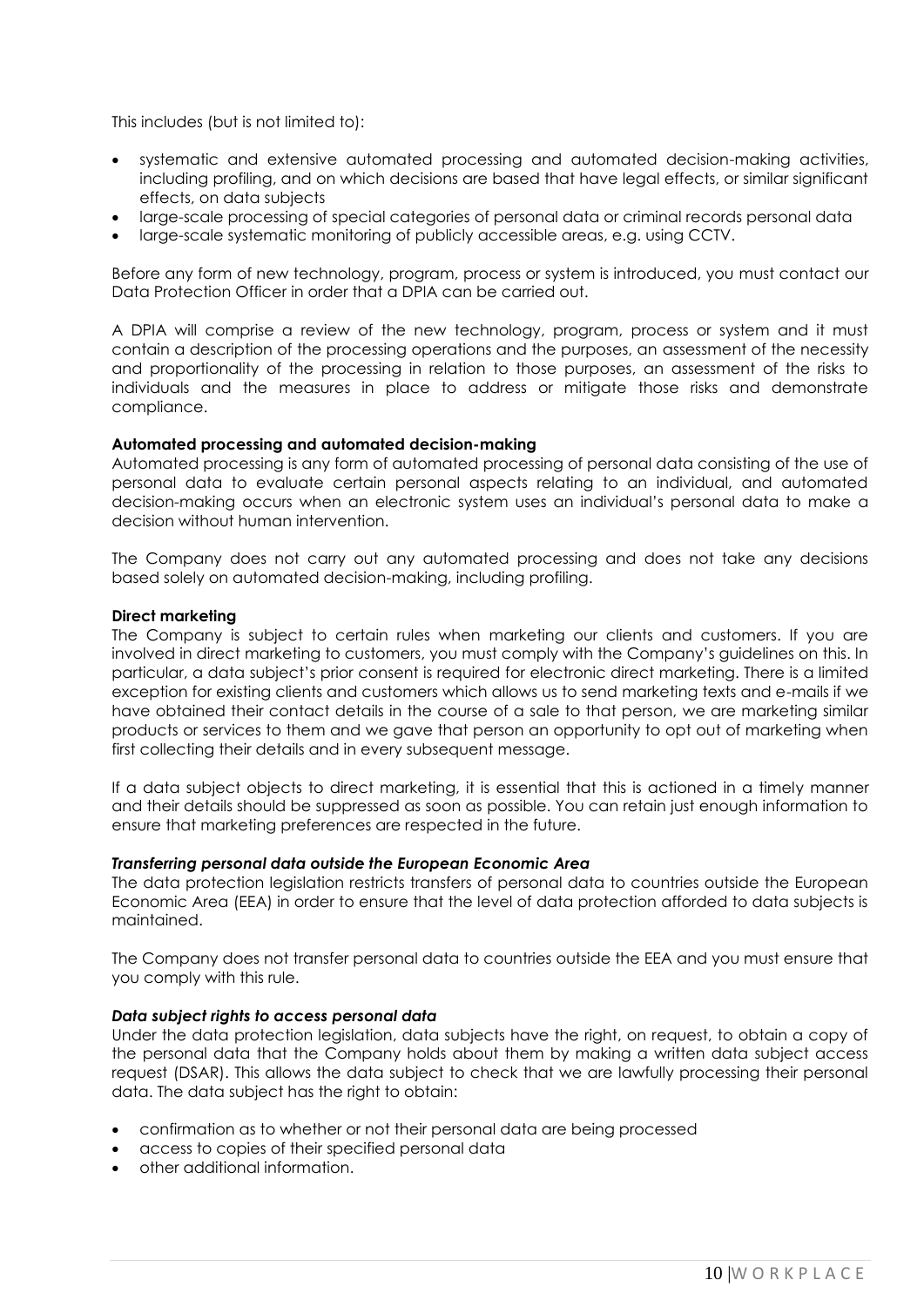The other additional information (which should be provided in a concise, transparent, intelligible and easily accessible form, using clear and plain language) comprises:

- the purposes of the processing and the categories of personal data concerned
- the recipients, or categories of recipients, to whom the personal data have been or will be disclosed, in particular recipients in non-EEA countries
- where the personal data are transferred to a non-EEA country, what appropriate safeguards are in place relating to the transfer
- the envisaged period for which the personal data will be stored, or, if not possible, the criteria used to determine that period
- the existence of the data subject's rights to request rectification or erasure of their personal data or restriction of processing of their personal data or to object to such processing
- their right to lodge a complaint with the Information Commissioner's Office if they think the Company has failed to comply with their data protection rights
- where the personal data are not collected from them, any available information as to their source
- the existence of automated decision-making, including profiling, and meaningful information about the logic involved, as well as the envisaged consequences of such processing for them.

When a data subject makes a DSAR, we will log the date on which the request was received and confirm their identity. Where we have reasonable doubts concerning the data subject's identity, we will request them to provide such additional information necessary to confirm their identity before complying with their DSAR. We will then search databases, systems and other places where the personal data which are the subject of the DSAR may be held. Where we process a large quantity of personal data about a data subject, we may ask them to first specify the information that their DSAR relates to.

If the data subject makes their DSAR electronically, the Company must provide a copy of the personal data in a commonly used electronic format, unless they specifically request otherwise. If the data subject wants additional copies of the personal data, the Company will charge a reasonable fee, which is based on our administrative costs of providing the additional copies.

The Company will normally respond to a DSAR and provide copies of the personal data within one month of the date of receipt of the request. However, we may extend this time limit for responding by a further two months if the request is complex or there are a number of requests made by the data subject. If we intend to extend the time limit, we will contact the data subject within one month of the DSAR's receipt to inform them of the extension and to explain why it is necessary.

Before providing the personal data to the data subject making the DSAR, we will review the personal data requested to see if they contain the personal data of other data subjects. If they do, we may redact the personal data of those other data subjects prior to providing the data subject with their personal data, unless those other data subjects have consented to the disclosure of their personal data. We will also check whether there are any statutory exemptions from disclosure that apply to the personal data that are the subject of the DSAR. If a statutory exemption applies to any of the personal data, those personal data may not be disclosed.

Whilst we will normally provide a copy of the personal data in response to a DSAR free of charge, we reserve the right to charge a reasonable fee, based on our administrative costs of providing the personal data, when a DSAR is manifestly unfounded or excessive, particularly if it repeats a DSAR to which we have already responded. Alternatively, where a DSAR is manifestly unfounded or excessive, we reserve the right to refuse to respond altogether. Where we refuse to act on a request in this way, we will set out our written reasons why to the data subject within one month of receipt of their DSAR. We will also inform them of their right to complain to the Information Commissioner's Office or to seek a judicial remedy in the courts.

If you wish to exercise your data subject access rights, please complete our data subject access request form, or put the request in an e-mail, and send it to our Data Protection Officer. We will inform you if we need to further verify your identity.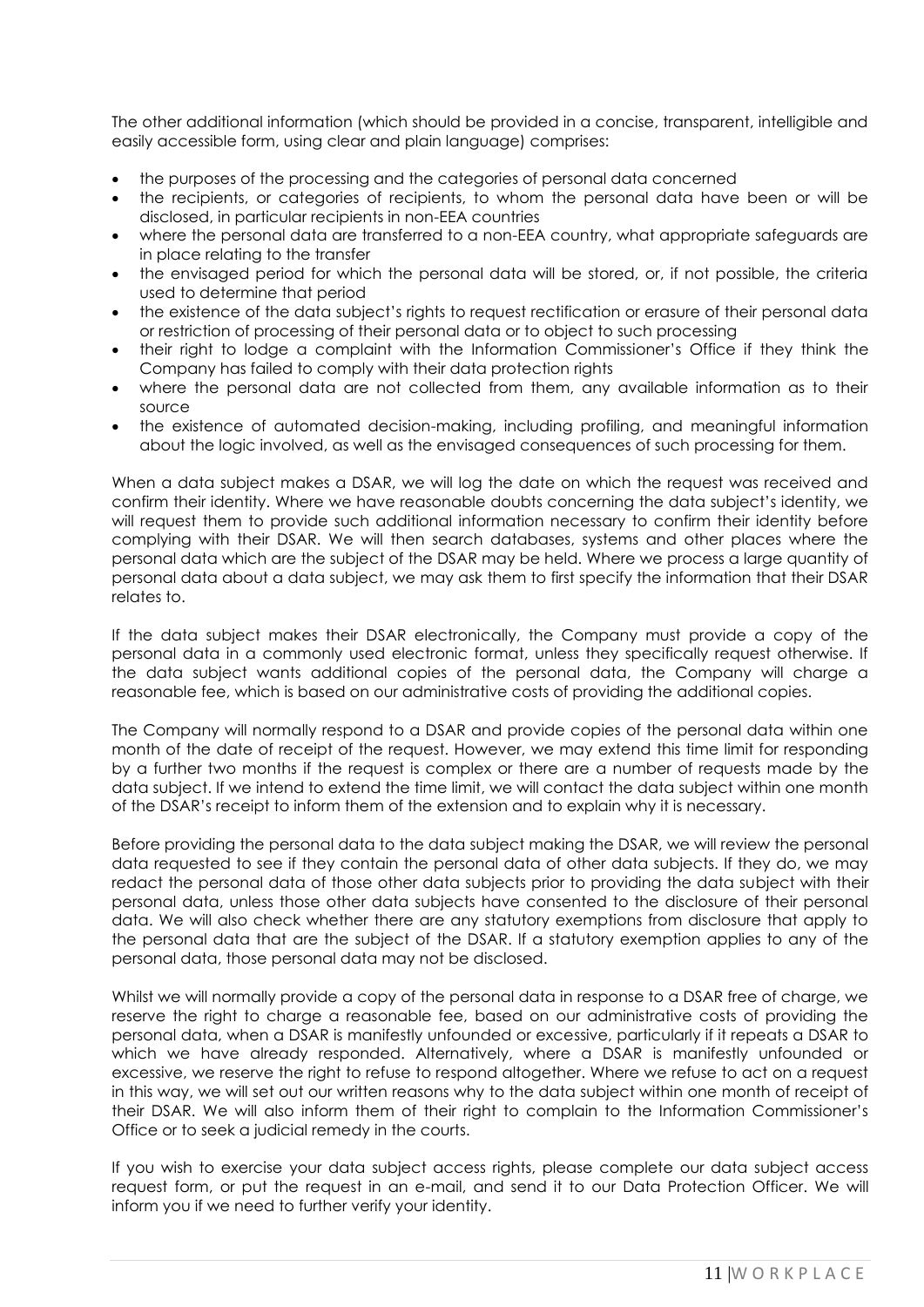If you receive a DSAR from another data subject, you must immediately forward it to our Data Protection Officer and they will deal with responding to it.

### *Other data subject rights in relation to their personal data*

Data subjects have a number of other rights in relation to their personal data. When we process data subjects' personal data, we will respect those rights. It is the Company's policy to ensure that requests by data subjects to exercise their rights in respect of their personal data are handled in accordance with the data protection legislation.

Subject to certain conditions, and in certain circumstances, data subjects have the right to:

- be informed this is normally satisfied by issuing them with an appropriate privacy notice
- request rectification of their personal data this enables them to have any inaccurate or incomplete personal data we hold about them corrected or completed, including by their providing a supplementary statement
- request the erasure of their personal data this enables them to ask us to delete or remove their personal data where there's no compelling reason for their continued processing, e.g. it's no longer necessary in relation to the purpose for which they were originally collected or if there are no overriding legitimate grounds for the processing
- restrict the processing of their personal data this enables them to ask us to suspend the processing of their personal data, e.g. if they contest the accuracy and so want us to verify the accuracy or the processing is unlawful but they don't want the personal data to be erased
- object to the processing of their personal data this enables them to ask us to stop processing their personal data where we are relying on the legitimate interests of the business as our lawful basis for processing and there is something relating to their particular situation which makes them decide to object to processing on this ground
- data portability this gives them the right to request the transfer of their personal data to another party so that they can reuse them across different services for their own purposes
- not be subject to automated decision-making, including profiling this gives them the right not to be subject to a decision based solely on the automated processing of their personal data, if such decision produces legal effects concerning them or similarly significantly affects them
- prevent direct marketing this enables them to prevent our use of their personal data for direct marketing purposes
- be notified of a data breach which is likely to result in a high risk to their rights and freedoms.

If, as a data subject, you wish to exercise any of these rights, please contact Data Protection Officer.

If a data subject invokes any of these rights, you must take steps to verify their identity, log the date on which the request was received and seek advice from our Data Protection Officer if you need assistance in dealing with the matter. The following response procedures apply as applicable:

- response to requests to rectify personal data unless there is an applicable exemption, we will rectify the personal data without undue delay and we will also communicate the rectification of the personal data to each recipient to whom the personal data have been disclosed, e.g. our third-party service providers, unless this is impossible or involves disproportionate effort
- response to requests for the erasure of personal data we will erase the personal data without undue delay provided one of the grounds set out in the data protection legislation applies and there is no applicable exemption (and, where the personal data are to be erased, a similar timetable and procedure to that applying to responding to DSARs will be followed). We will also communicate the erasure of the personal data to each recipient to whom the personal data have been disclosed, unless this is impossible or involves disproportionate effort. Where we have made the personal data public, we will take reasonable steps to inform those who are processing the personal data that the data subject has requested the erasure by them of any links to, or copies or replications of, those personal data
- response to requests to restrict the processing of personal data where processing has been restricted in accordance with the grounds set out in the data protection legislation, we will only process the personal data (excluding storing them) with the data subject's consent, for the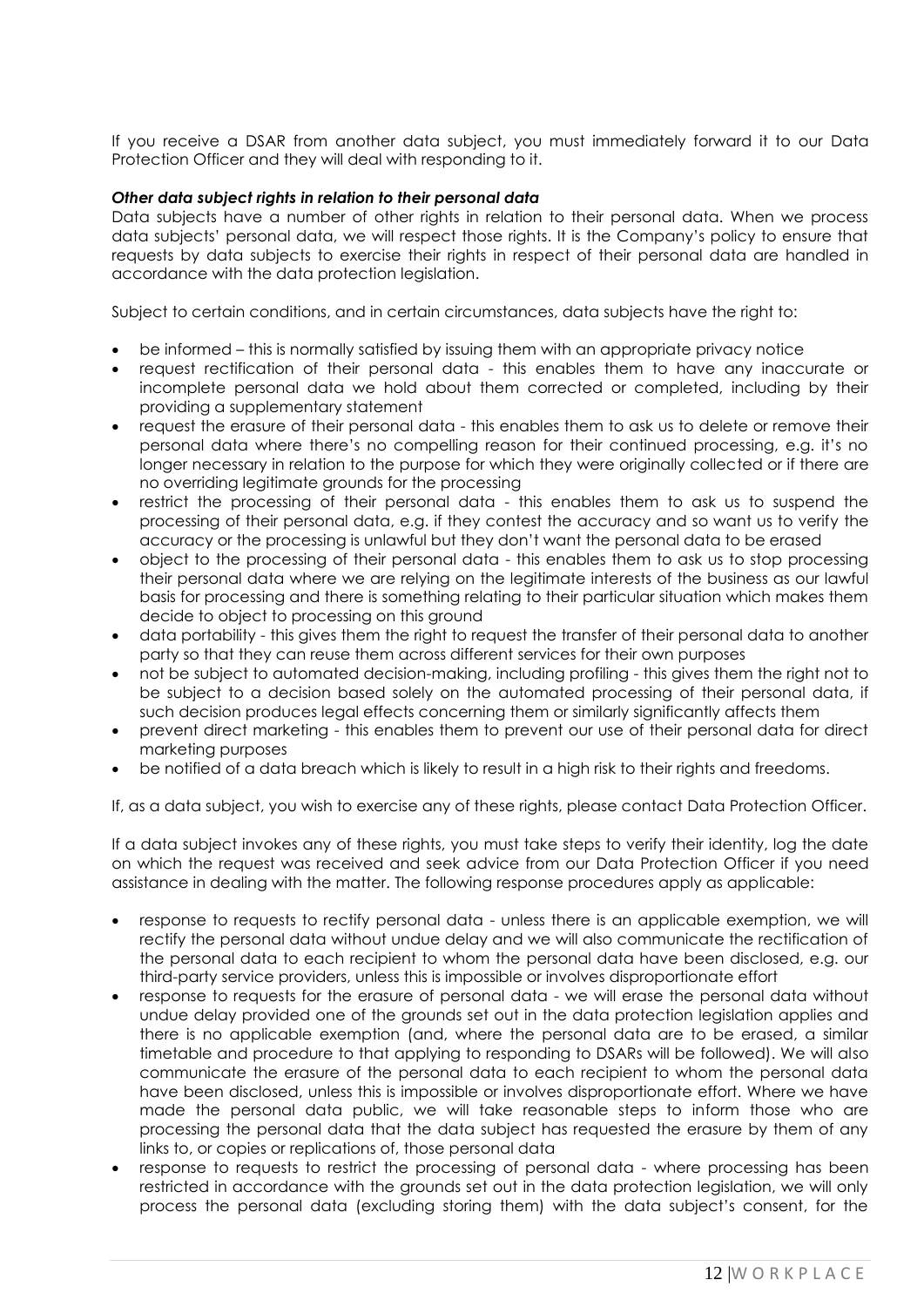establishment, exercise or defence of legal claims, for the protection of the rights of another person, or for reasons of important public interest. Prior to lifting the restriction, we will inform the data subject that it is to be lifted. We will also communicate the restriction of processing of the personal data to each recipient to whom the personal data have been disclosed, unless this is impossible or involves disproportionate effort

- response to objections to the processing of personal data where such an objection is made in accordance with the data protection legislation and there is no applicable exemption, we will no longer process the data subject's personal data unless we can show compelling legitimate grounds for the processing which overrides the data subject's interests, rights and freedoms or we are processing the personal data for the establishment, exercise or defence of legal claims. If a data subject objects to the processing of their personal data for direct marketing purposes, we will stop processing the personal data for such purposes
- response to requests for data portability unless there is an applicable exemption, we will provide the personal data without undue delay if the lawful basis for the processing of the personal data is consent or pursuant to a contract and our processing of those data is carried out by automated means (and a similar timetable and procedure to that applying to responding to DSARs will be followed)

In the limited circumstances where the data subject has provided their consent to the processing of their personal data for a specific purpose, they have the right to withdraw their consent for that specific processing at any time. This will not, however, affect the lawfulness of processing based on consent before its withdrawal.

If, as a data subject, you wish to withdraw your consent to the processing of your personal data for a specific purpose, please contact our Data Protection Officer. Once we have received notification that you have withdrawn your consent, we will no longer process your personal data for the purpose you originally agreed to, unless we have another lawful basis for processing.

If a data subject invokes their right to withdraw their consent, seek advice from our Data Protection Officer if you need assistance in dealing with the matter.

Data subjects also have the right to make a complaint to the Information Commissioner's Office at any time.

# *Your obligations in relation to personal data*

You must comply with this policy and the data protection principles at all times in your personal data processing activities where you are acting on behalf of the Company in the proper performance of your job duties and responsibilities. We rely on you to help us meet our data protection obligations to data subjects.

Under the data protection legislation, you should also be aware that you are personally accountable for your actions and you can be held criminally liable. It is a criminal offence for you knowingly or recklessly to obtain or disclose personal data (or to procure their disclosure to a third party) without the consent of the Company. This would include, for example, taking clients' or customers' contact details or other personal data without the Company's consent on the termination of your employment, accessing another employee's personal data without authority or otherwise misusing or stealing personal data held by the Company. It is also a criminal offence to knowingly or recklessly re-identify personal data that has been anonymised without the consent of the Company, where we de-identified the personal data, and it is a criminal offence to alter, block, erase, destroy or conceal personal data with the intention of preventing their disclosure to a data subject following a data subject access request. Where unlawful activity is suspected, the Company will report the matter to the Information Commissioner's Office for investigation into the alleged breach of the data protection legislation and this may result in criminal proceedings being instigated against you. The Company may also need to report the alleged breach to a regulatory body. This conduct would also amount to a gross misconduct offence under the Company's disciplinary procedure and could lead to your summary dismissal.